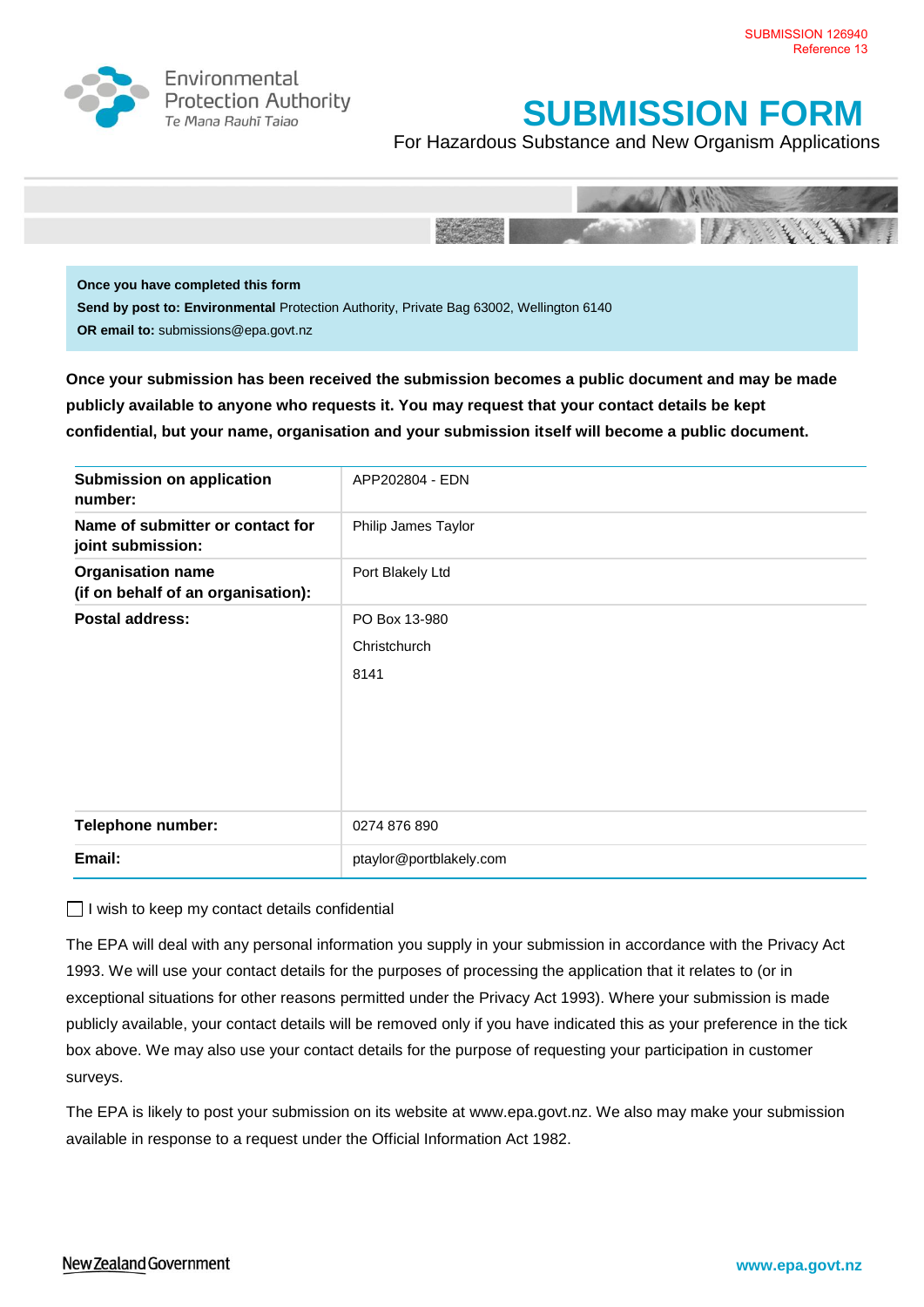**Submission Form**

**2**

 $\boxtimes$  I support the application

 $\Box$  I oppose the application

 $\Box$  I neither support or oppose the application

**The reasons for making my submission are**<sup>1</sup> **: (further information can be appended to your submission, see footnote).**

Having and environmentally sensitive and cost-effective replacement fumigant for Methyl Bromide for the treatment of logs and lumber for export from NZ is critical to the long-term sustainability of Port Blakely's operations in New Zealand.

Port Blakely owns approximately 30,000ha of plantation forest in New Zealand. The company employs approximately 250 people across a wide range of operations either as employees or contractors. In addition, a significant number of people and businesses are supported indirectly by Port Blakely operations. Port Blakely contributes significantly to the communities in which it operates and in maintaining and enhancing habitat for protected and endangered species. Port Blakely requires a profitable and sustainable business with efficient and effective supply chains to market if it is to continue to provide these benefits to New Zealand and EDN as a replacement for Methyl Bromide will be an important part of achieving this.

In 2017 the company harvested and marketed over 600,000m3 of saw logs. Of this volume approximately 91% was exported in log form to Asia. This high percentage of export is not through choice it is through necessity due to a lack of domestic processing in the regions in which Port Blakely operates. For most of Port Blakely's production, it has no choice other than to export forest produce as logs to Asian markets and having an approved fumigant is critical for the company's business.

Most of Port Blakely's harvest production is cantered in South Canterbury and North Otago, a region that has limited domestic processing capacity. Unlike other regions, South Canterbury and North Otago rely almost totally on having an efficient supply chain into the export market. This supply chain includes the ability to fumigate logs to meet importing country biosecurity standards.

All the markets that Port Blakely exports to have strict biosecurity controls requiring fumigation of some form or other.

Due to the high proportion of logs exported, the phase out of Methyl Bromide by 2020 represents a significant threat to the long-term viability of Port Blakely business in New Zealand unless a replacement fumigant can be found and approved for use.

Port Blakely supports the registration and subsequent use of EDN as a fumigant because it:

- provides a cost-effective and environmentally acceptable alternative to Methyl Bromide
- has the potential to support the continued export of logs and lumber into a range of markets
- does not harm the ozone layer nor is it a greenhouse gas
- does not bio-accumulate (i.e. build up overtime in animal bodies)

 $\overline{a}$ 

<sup>1</sup> Further information can be appended to your submission, if you are sending this submission electronically and attaching a file we accept the following formats – Microsoft Word, Text, PDF, ZIP, JPEG and JPG. The file must be not more than 8Mb.